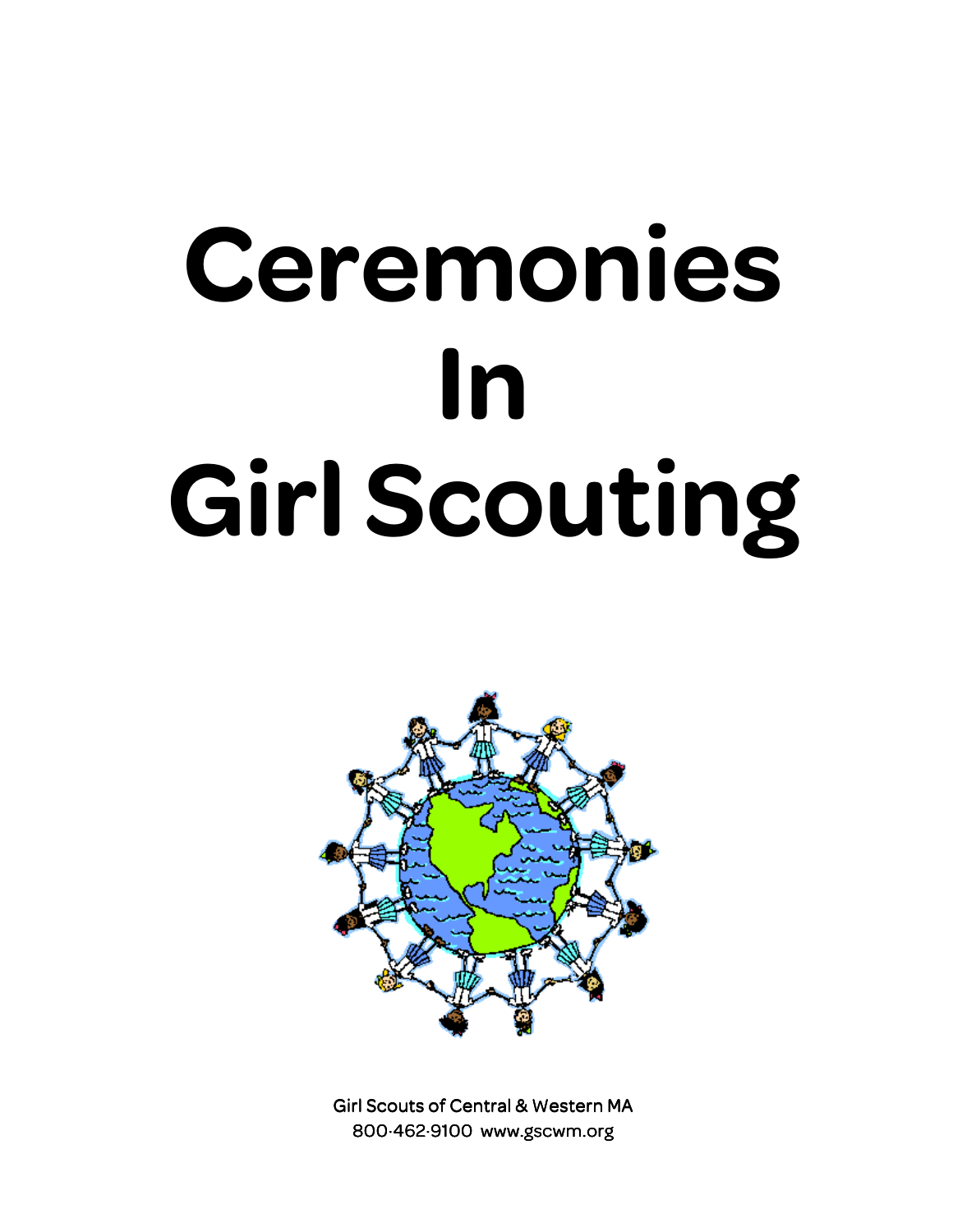# **Ceremonies**

#### **Time to Celebrate Girl Scouting**

Ceremonies mark special Girl Scout events throughout the year. They can celebrate major transitions, such as bridging to another level or getting your Girl Scout pin, commemorate your accomplishment when you earn awards, or simply make the beginning or end of your group's meeting special. You can also plan a ceremony around a theme, such as friendship or nature that you wish to explore in thought, words, or song. Whatever its purpose, every Girl Scout ceremony enables girls to share in a special part of Girl Scout history and create their own special memories.

#### **Important Ceremonies in Girl Scouting**

- Bridging ceremonies mark a girl's move from one level of Girl Scouting to another.
- **Closing ceremonies** finalize the meeting, with expectations for the next. This may be as simple as a hand squeeze around the circle, or a song.
- **Court of Awards** is a time to recognize girls who have accomplished something during the Girl Scout year. May be held 3 to 4 times per year. Don't wait for the end of the year!
- **Flag ceremonies** can be part of any activity that honors the American flag.
- **Fly-Up** is a bridging ceremony for Girl Scout Brownies who are bridging to Girl Scouts Juniors. Girls receive the Girl Scout pin along with their Girl Scouts Brownie wings.
- **Founder's Day or Juliette Low's Birthday, October 31.** is a time to remember the important role Juliette Low played in the development of the Girl Scout Movement in the United States.
- **Girl Scout Birthday ceremonies** can be held on or near March 12, the date Juliette Gordon Low started Girl Scouting in the United States of America.
- **Girl Scout Bronze Award Ceremony** honors Girl Scouts Juniors who have earned the Girl Scout Bronze Award and is usually held at the troop level or service unit level.
- **Girl Scout Gold Award Ceremony** honors Girl Scouts who have earned the highest award in Girl Scouting and often takes place at council level.
- **Girl Scout Silver Award Ceremony** honors Girl Scouts who earn the Girl Scout Silver Award and is often combined with the Girl Scout Gold Award Ceremony at the council level.
- **Girl Scouts' Own** is a girl-planned program that allows girls to explore their feelings around a topic, such as friendship or The Girl Scout Promise and Law using the spoken word, favorite songs, poetry, or other methods of expression. It is never a religious ceremony.
- **Investiture** welcomes new members, girls or adults, into the Girl Scout family for the first time. Girls receive their Girl Scout, Girl Scout Brownie, or Girl Scout Daisy pin at this time.
- **Opening ceremonies** start the Girl Scout meeting.
- **Pinning Ceremonies** help celebrate when girls receive grade-level Girl Scout pins.
- **Rededication Ceremonies** are an opportunity for girls and adults to renew their commitment to the Girl Scout Promise and Law.

#### **Hints for Ceremonies**

- **Devote sufficient time to planning the ceremony.** Good ceremonies have a clear purpose and enrich the meaning and mood of the ceremony.
- **Use** *Ceremonies in Girl Scouting* **and the Ceremony Planner** to help plan your ceremony.
- Take safety precautions when using candles or fires, or when constructing bridges or platforms. Refer to *Volunteer Essentials* and the *Safety Activity Checkpoints* for specific advice.
- **Add personal elements to traditional ceremonies**. Use favorite poems, songs, stories and . sayings, or write something of your own.
- **Consider the role of colors and symbols** that you might use in your ceremony.
- **Observe flag etiquette** when doing flag ceremonies.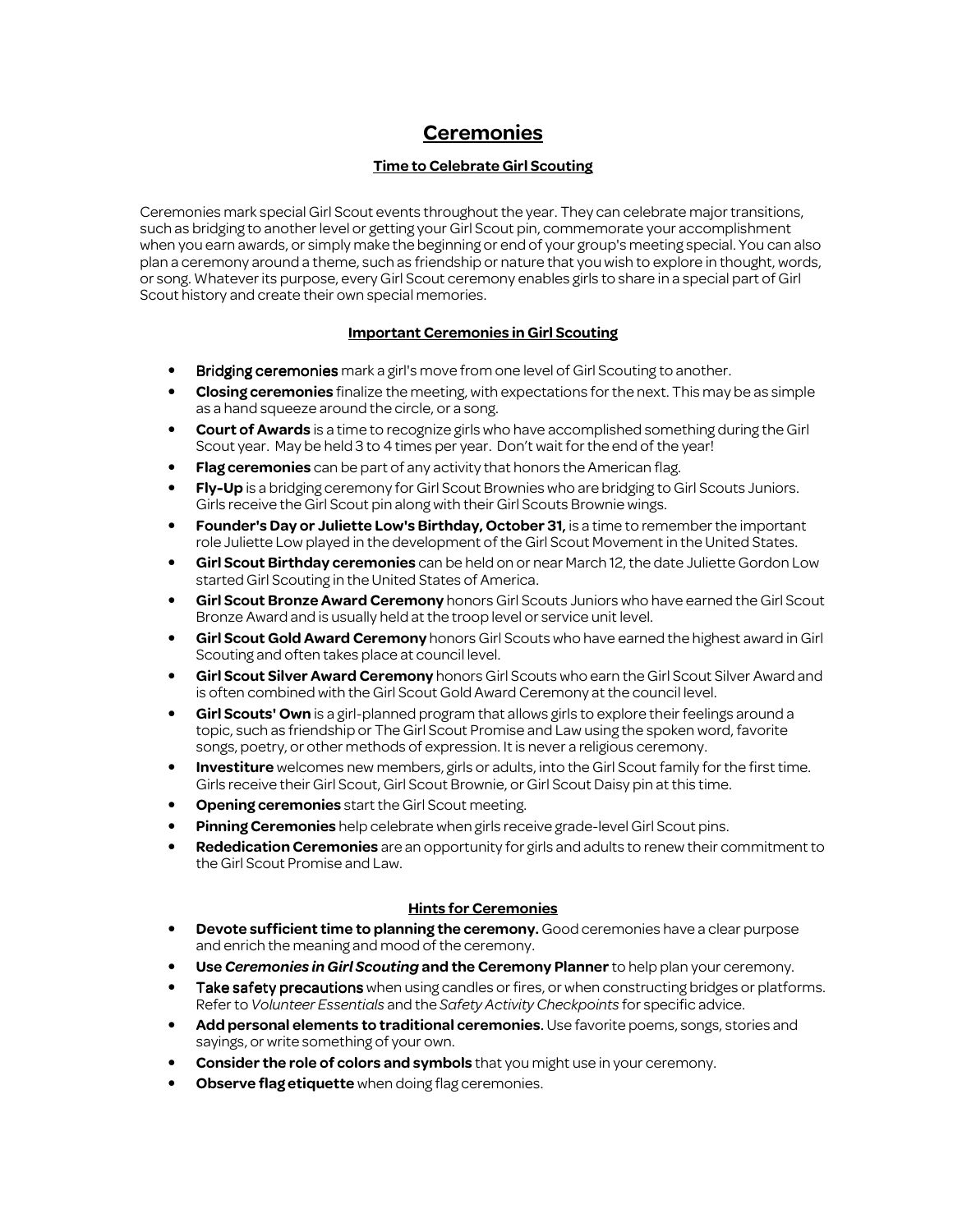# **Parts of a Ceremony**

Each meeting should begin with a definite opening and end with a closing, and a ceremony is the perfect element. Children of all ages enjoy repetition, and opening and closing ceremonies offer them the comforting feeling of having traditions at the meeting and knowing what to expect.

A typical Girl Scout ceremony has the following parts:

- Purpose To mark a special event or recognize accomplishments
- Theme Thoughts or ideas to tie the ceremony together
- Content Activities that take place during the ceremony
- Opening Activities to set the mood for participants
- Main Part The focus or primary activity of the ceremony
- Closing Activities to summarize everything in a final moment of sharing

# **Girl Scout Days**

Throughout the year, girls and adults celebrate some very special days in Girl Scouting.

**Juliette Gordon Low's Birthday, or Founder's Day, October 31**, marks the 1860 birth of Girl Scouts of the USA founder Juliette Low in Savannah, Georgia. Juliette started the organization in 1912.

World Thinking Day, February 22, celebrates the birthdays of Girl Guides/Girl Scouts founder Robert, Lord Baden-Powell (1857-1941) and World Chief Guide, Olave, Lady Baden-Powell (1889-1977).

In the United States, Girl Scouting grew out of the friendship between Juliette Gordon Low and Lord Baden-Powell and his sister, Agnes, who began Girl Guiding. World Thinking Day celebrates that friendship and the sisterhood of Girl Guides and Girl Scouts around the globe. The day is also a time to donate funds to the Juliette Low World Friendship Fund.

Each year on February 22, World Thinking Day, girls participate in activities and projects with global themes to honor their sister Girl Guides and Girl Scouts in other countries. World Thinking Day not only gives girls a chance to celebrate international friendships, but is also a reminder that Girl Scouts of the USA is part of a global community—one of nearly 150 countries with Girl Guides and Girl Scouts.

Note on the World Thinking Day Award: Designed for each age level, award activities are designed to complement the Girl Scout leadership journeys and reinforce the Girl Scout Leadership Experience. Beginning in 2012, The World Thinking Day Award is now an OFFICIAL award and therefore may be worn on the front of the official uniform.

**Girl Scout Birthday, March 12**, commemorates the day in 1912 when Juliette Gordon Low officially registered the organization's first 18 girl members in Savannah, Georgia.

**Girl Scout Week** is celebrated each March, starting with Girl Scout Sunday and ending with Girl Scout Sabbath on a Saturday, and it always includes the Girl Scout Birthday, March 12.

**Girl Scout Sunday** and **Girl Scout Sabbath** give girls an opportunity to attend their place of worship and be recognized as a Girl Scout. If a place of worship is the group sponsor, girls may perform a service, such as greeting, ushering, or doing a flag ceremony. These days can also be a time when girls explore other faiths.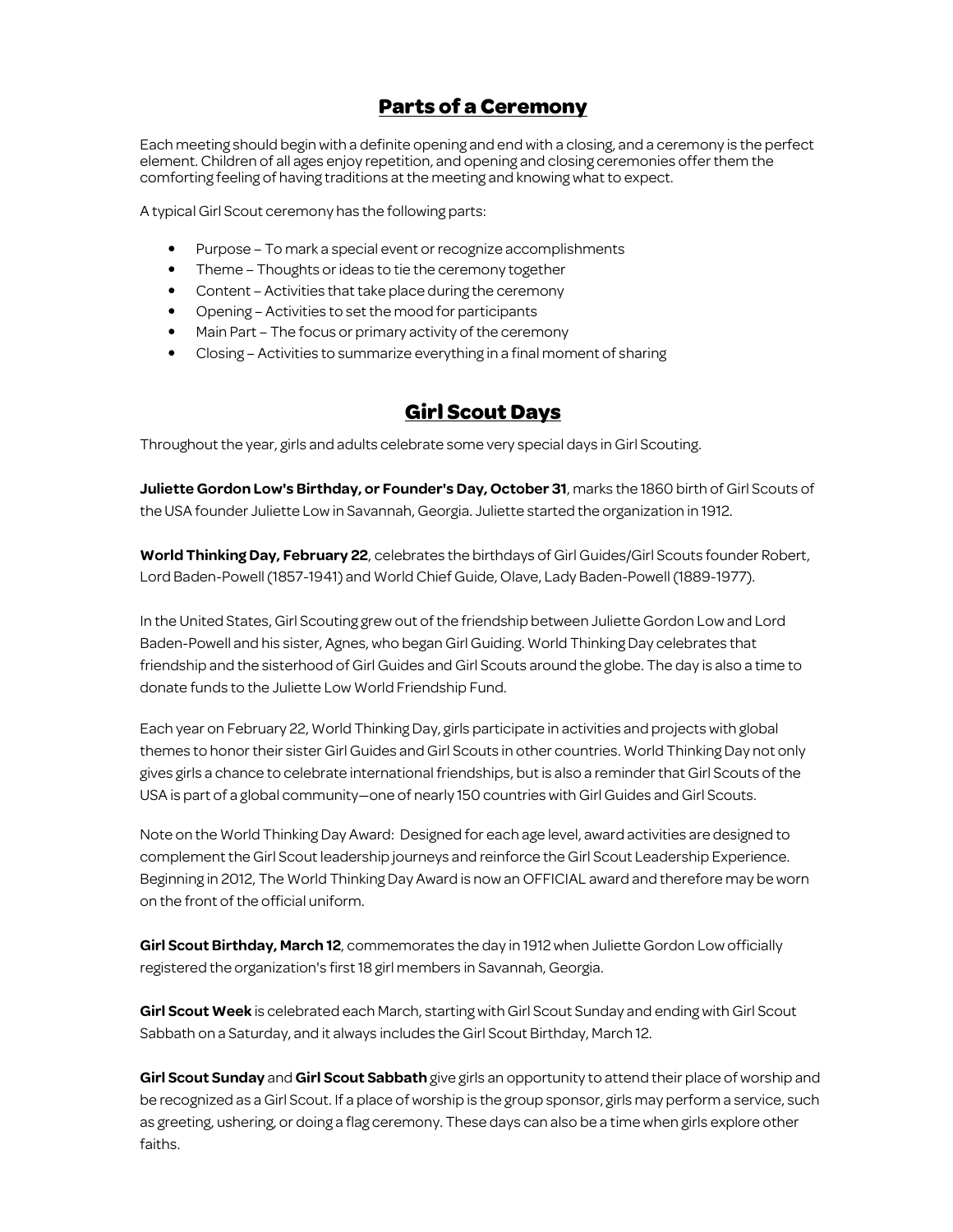Girl Scout Leader's Day, April 22, honors all the volunteers who work as leaders and mentors in partnership with girls. Girls, their families, and communities should find a special way to thank their adult Girl Scout volunteers.

# **Flag Ceremonies**

## **Honoring the American Flag**

A flag ceremony is a way of showing love and respect for one's country. Flag ceremonies may be used for:

- Opening or closing meetings
- Opening or closing special events
- Beginning or closing a day
- Honoring a special occasion or special person
- Retiring a worn flag

Flag ceremonies may take place in meeting rooms, in outdoor settings, in large auditoriums, on stage, even on horseback. All flag ceremonies share one thing in common—respect for the flag.

#### **Flag Ceremony Guidelines**

Keep it simple. Emphasis should be on respect for the flag rather than on the commands or techniques. Ask these questions when planning:

- 1. Who will carry the flag?
- 2. Who will be the color guards?
- 3. Who will give the directions for the ceremony?
- 4. What song will be sung? Who will sound the pitch and start the song?
- 5. Will a poem or quotation be included? Who will say or read it?
- 6. After the Pledge of Allegiance, will the Promise and the Law be said?
- 7. In what order will the parts of the ceremony take place?
- 8. When will the group practice?
- 9. Where will the flags be placed at the end of the ceremony?

## **Terms Used in a Flag Ceremony**

The **color bearer**(or flag bearer) is the person who carries the flag. There is one color bearer for each flag used in the ceremony.

The **color guard** is a team that guards the flags. Any even number of guards may be used, but usually four or six girls are sufficient.

The **Girl Scout in-charge** (or caller) is a designated Girl Scout who announces or calls each part of the ceremony.

In a ceremony using the American Flag, the girls who are holding flags, acting as "guards" or a caller stand quietly at attention and take no other part in the ceremony, they do not sing or say the Pledge of Allegiance. If two flags are used, there is one Color Guard on each side; the American Flag is carried to the RIGHT of the troop flag.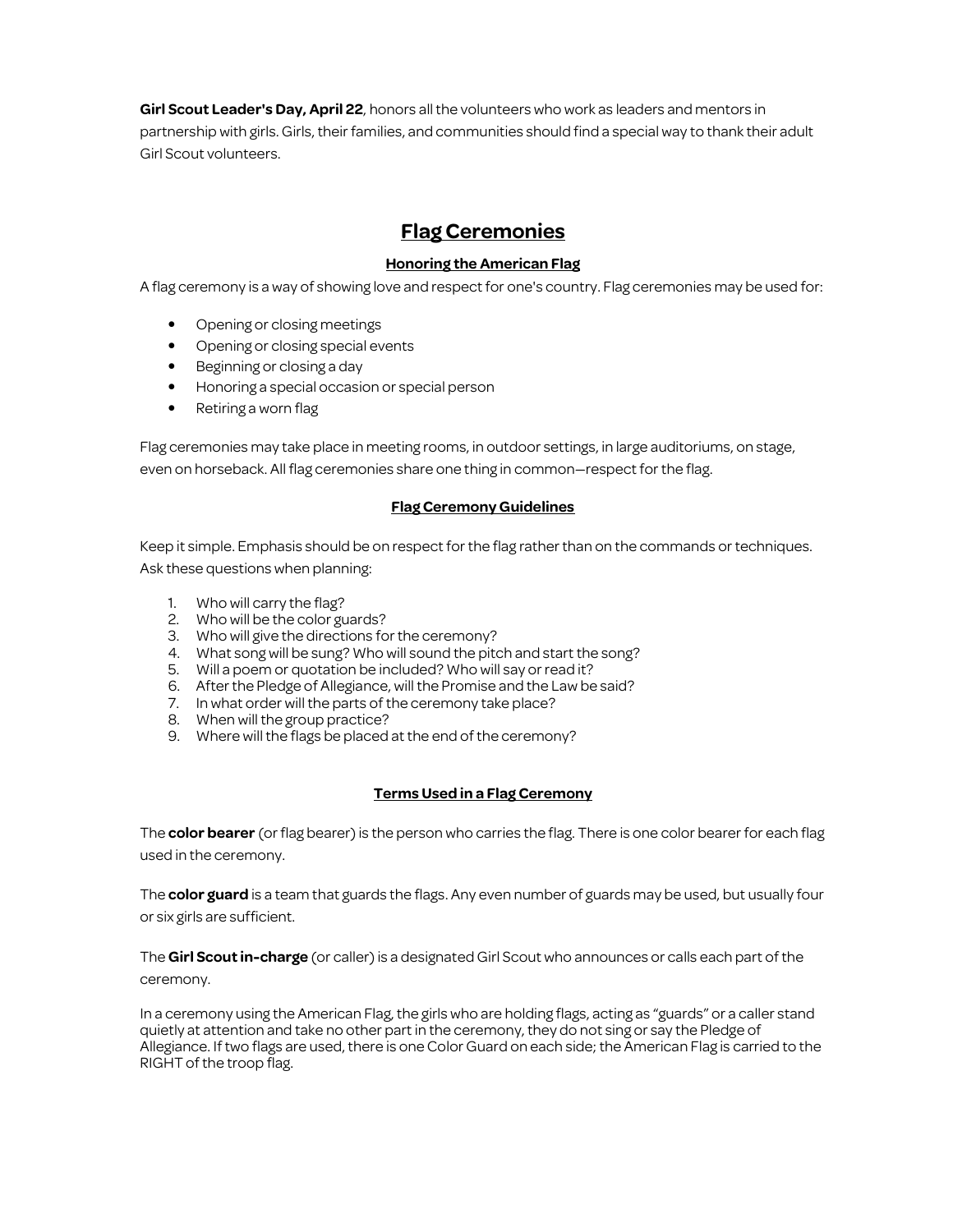#### Possible Commands for a Flag Ceremony

"Girl Scouts, attention." Used to announce that the flag ceremony is to begin.

**"Color guard advance."** This signals the color guard to advance with the flags, or advance to pick up the flags.

**"Color Guard, post the colors."** This directs the color guard to place the flag in flag standards, or to attach the grommets to a flag pole rope.

**"Color guard, honor your flag."** The color guard salutes the American flag.

**"Please join us in saying the Pledge of Allegiance."** (Followed by an appropriate song, quotation or poem, if so desired.)

**OR** 

**"Color guard, honor your flag."** The color guard salutes the American flag.

**"Color guard, retire the colors."**This asks the color guard to remove the flag from standards, or to lower the flag, detach from the rope, and fold prior to being dismissed.

**"Color guard, dismissed."** The color guard leaves in formation, with or without the flag.

**"Girl Scouts dismissed."** Girls may leave in formation or be at ease where they have been standing.

#### **Handling the American Flag**

The display of the American Flag is governed by law to ensure that it will be treated with the respect due the flag of a great nation. This is known as the Flag Code. Some of the rules most useful for Girl Scouts are:

- The American Flag should be placed in the center, and higher, when displayed with a group of state, local, or organizational flags flown from staffs. It may also be positioned to the right of other flags (if you were to hold the flag while facing your audience, your right side would be the flag's own right).
- "When displayed from a staff in a church or public auditorium, the flag of the United States of America should hold the position of superior prominence, in advance of the audience, and in the position of honor at the clergyman's or speaker's right as he faces the audience. Any other flag so displayed should be placed on the left of the clergyman or speaker or to the right of the audience." \*
- The flag should be hoisted briskly and lowered slowly with dignity.
- The flag should never be allowed to touch anything beneath it, nor should it ever be carried flat or horizontally—always aloft and free.
- Never use the flag as a cover or place anything on top of it.
- No disrespect of any kind should be shown to the flag of the United States. It should be kept clean.
- The flag, when carried in a procession with other flags, should be either on the marching right or, if there is a line of other flags, in front of the center of that line.
- When you display the flag on a wall or in a window where people see it from the street, it should be displayed flat with the blue part at the top and on the flag's own right (which is the observer's left).
- When displayed after dark, the flag should be illuminated.

Many Service Units have flags troops can borrow. Troops can make their own troop flag. The American flag would always be on the right of two flags or in front or in the center of 3 flags:

Troop Flag, American Flag, World Flag

#### Retiring a Worn American Flag

Retiring an American Flag is a special ceremony that ends with burning the flag and disposing of the ashes in a respectful manner. For further information, check with your council training or program staff.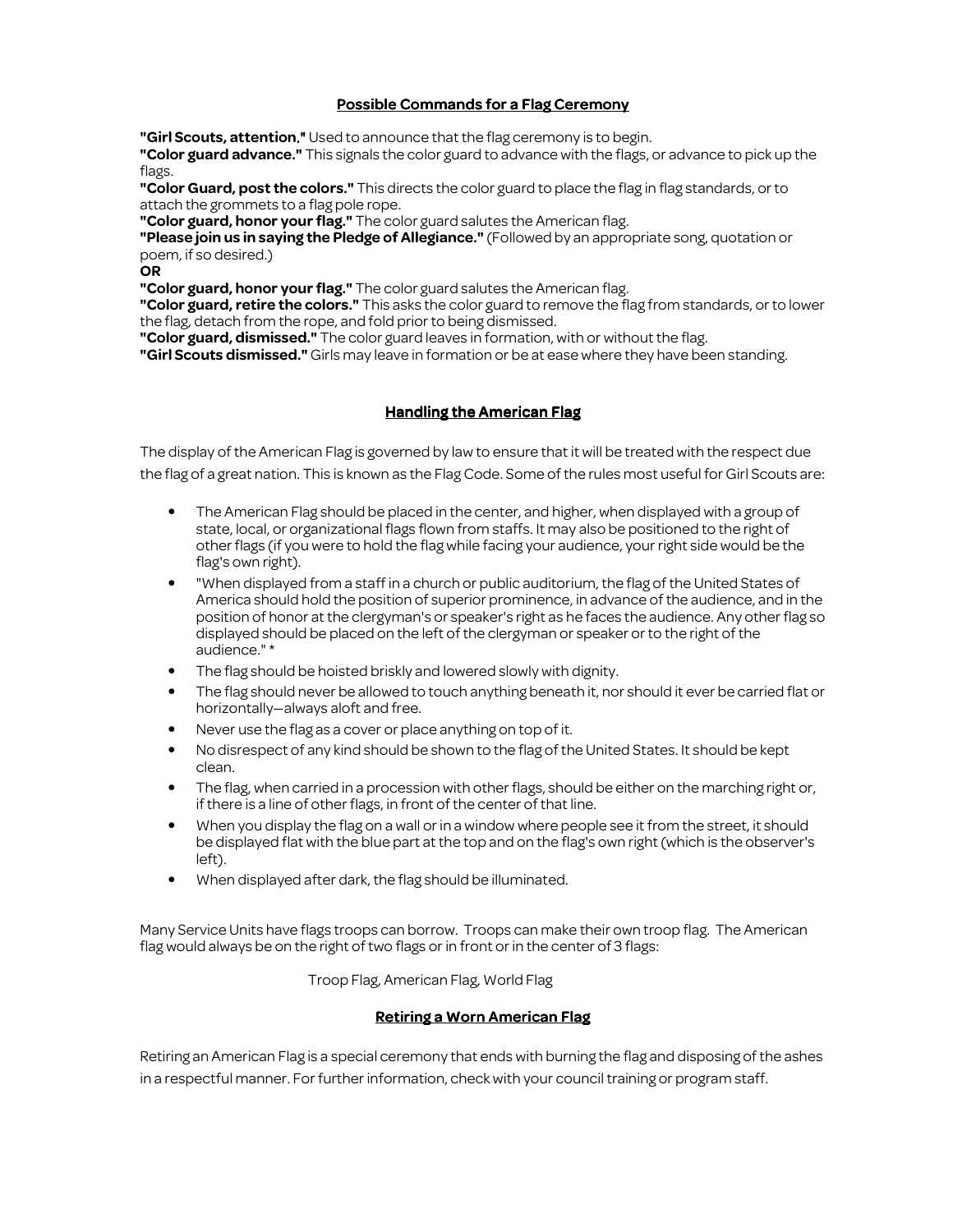# **Bridging Ceremonies**

#### **Moving On to New Adventures**

Bridging is an important transition in a Girl Scout's life. It's a defining moment when a girl becomes aware of her achievements and is ready for new adventures and responsibilities. Celebrating this change should be fun, personalized, and memorable for everyone involved. And most of all, it should be designed by the girls in true partnership with adults.

Bridging ceremonies usually take place at the beginning or end of the Girl Scout year and can have three parts:

- **Opening:** guests are welcomed and the tone is set
- **Main Section:** the ceremony is explained and the girls celebrate moving from one level to the next
- **Closing:** girls can participate in friendship circles and thank their guests

Each of the ceremony's parts offers plenty of room for the girls' creativity and individuality. And whether the ceremony includes an actual bridge or a symbolic one, or if it includes props like candles, flowers, or flags, it should always focus on paying tribute to the girls as they move forward.

#### **Honoring Change**

During bridging ceremonies, girls are honored for their progression and growth. At each level, Girl Scout resources like *Ceremonies in Girl Scouting* provide information on bridging activities and ceremonies. Girls can work with volunteers to create bridging ceremonies that mark milestones as they move into the next level. Many councils honor graduating Girl Scouts with a special ceremony for "bridging" to adult Girl Scouts.

#### **Easing the Transition**

In addition to the ceremony itself, there are other ways you can help your Girl Scout's move on to the next level. Volunteers can help girls work through bridging activities as outlined in bridging awards information at girlscout.org.

When bridging, a volunteer can make a decision about moving up with her troop/group to the next level, or whether her bridging girls will move into another group. The service unit or council can help with this decision and make sure that proper training and materials are provided.

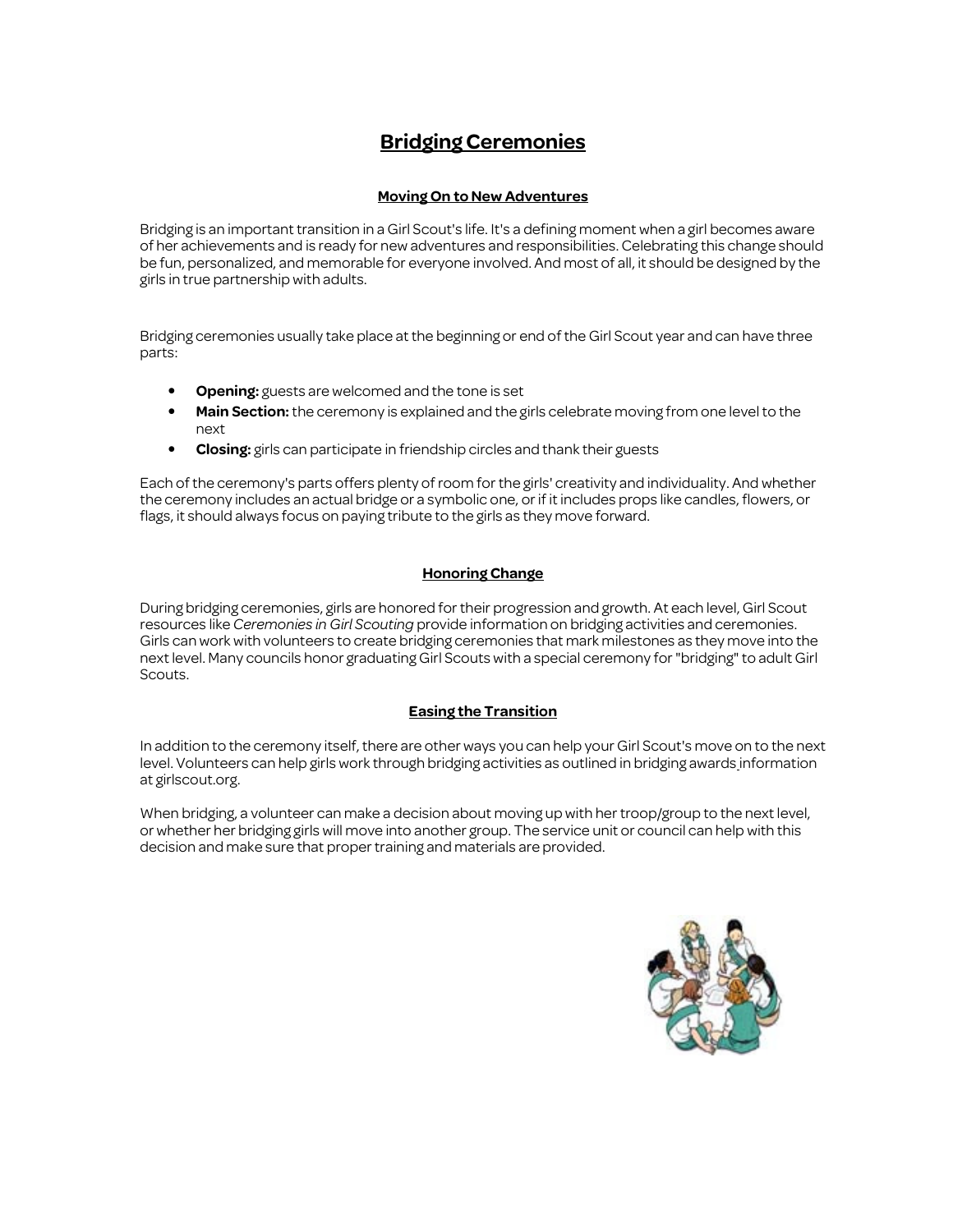# **SAMPLE CEREMONIES**

## **Formal Flag Ceremony**

Through a Flag Ceremony, Girl Scouts demonstrate reverence and respect for the flag of the USA. There are many variations.

*Group stands in a horseshoe formation. Color Guard includes 1 or 2 Flag Bearers and a Guard for each.* 

*Guard, American Flag Bearer, Flag Bearer, Guard (American flag is always on "it's" right)* 

*Caller gives directions:* 

"Girl Scouts Attention"

"Color Guard Attention"

"Color Guard Advance"

"Flag of our country pledge allegiance" I pledge allegiance to the flag of the United States of America and to the republic for which it stands, One nation under God, Indivisible, with liberty and justice for all"

"Color Guard Post the Colors" (*if you have a stand for the flags) or* 

#### "Color Guard Dismissed"

*[The Color Guard is to not repeat the pledge - they are to 'guard' the flag. Any person who is not a citizen of USA may stand respectfully and not salute the flag. Once the girls have learned the flag ceremony you can add a part so the color guard will be able to "honor the flag"]* 

*After the flag is posted direction is given:*  "Color Guard honor the flag"

*The line of flag bearer(s) and guard(s) stand in a straight line. They put their right hand over their heart and together - rock back on right foot and rock forward -back to position* 

*Then the direction is given"*  "Color Guard Dismissed"

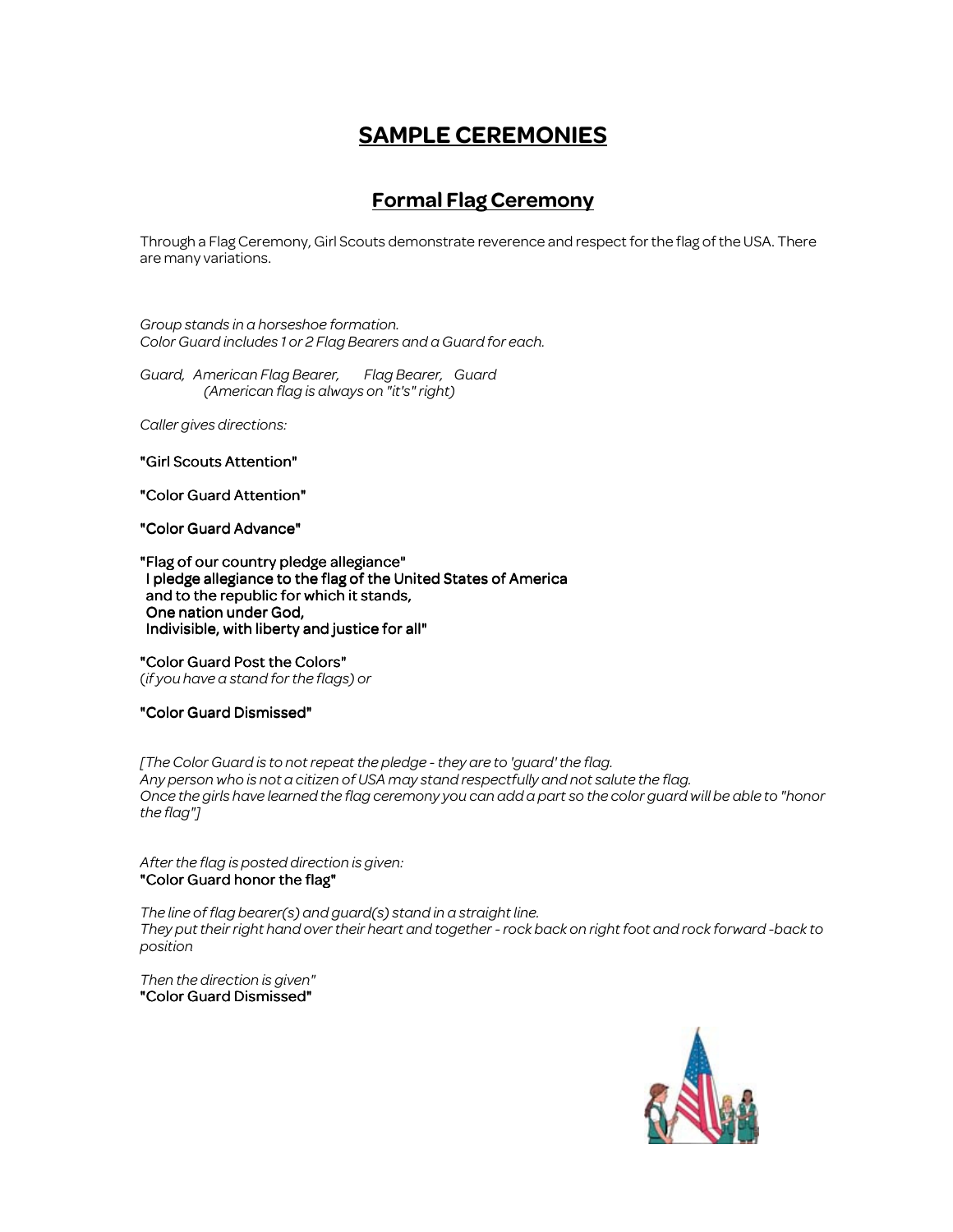# **Retiring the Colors**

If using two flags use two flag bearers and 2 guards (1 guard, 2 flag bearers, 1 guard) Caller is 5<sup>th</sup> person who give commands:

#### "Girl Scouts Attention"

#### "Color Guard Attention"

#### "Color Guard Advance"

Color guard advances to where flags are posted .

If there is time we could add

"Color Guard Honor the Colors" and the guards and bearers would put their right hand over their heart and rock back on right foot. Then would the next command be given.

#### "Color Guard Retire the Colors"

Color guard removes flags from stands and step back to formation - guard on either side of 2 flags with American flag on it's right.

Then they walk to steps and descend the steps and walk out of the auditorium in formation with guards beside the flags. Once outside the doors the flag poles can be unscrewed and the flag rolled up around the poles to be put in the cases.

## **Flag Recipe Ceremony**

Materials (Ingredients) needed:

- 1 large pot or kettle
- 1 cup of red chips –red paper
- 1 cup of blue chips blue paper
- 1 cup of white chips –white paper
- 1 package of white or silver stars
- 1 large long handle spoon
- small table to hold the pot so audience can't see the contents inside
- 1-8 readers
- piece of plastic wrap over the flag so the chips and stars will not catch in the folds (this is "stirred" to the side when the flag is to be pulled out)

Readers stand in a horseshoe around the "pot" facing the audience.

| READER#1 | We are going to fix for you a treat that is really grand,<br>And make for you a recipe-the greatest in the land! |
|----------|------------------------------------------------------------------------------------------------------------------|
| READER#2 | In first, we will put a heaping cup of red for courage true.<br>(POUR THE RED CHIPS INTO THE POT)                |
| READER#3 | And then we will add for loyalty, a dash of heavenly blue.<br>(ADDS BLUE CHIPS)                                  |
| READER#4 | For purity, we will now sift in a layer of enough white.<br>(ADDS WHITE CHIPS)                                   |
| READER#5 | We will sprinkle in a pinch of stars to make it come out right.<br>(ADDS STARS)                                  |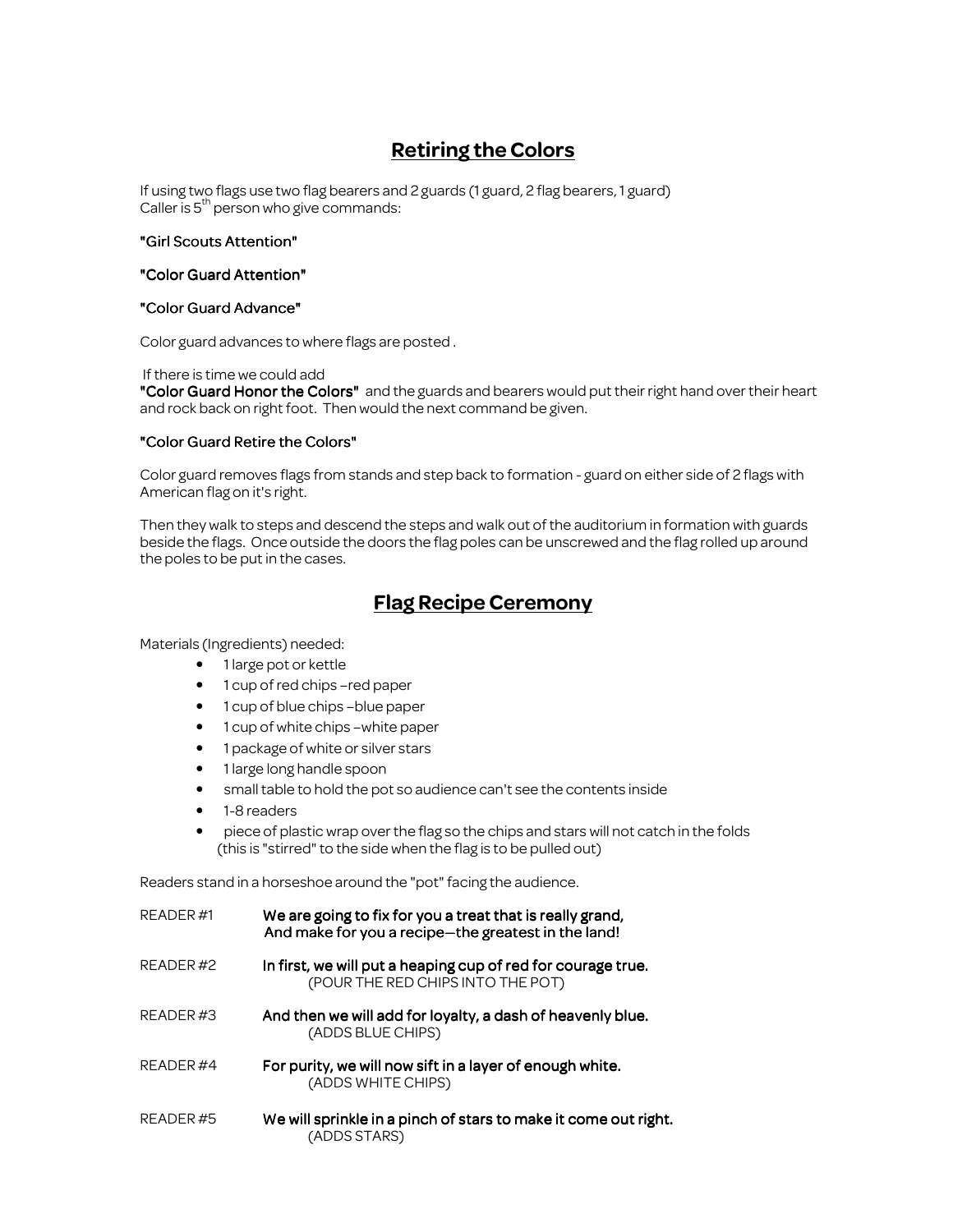| READER#6                | We will stir and stir and then you will see what we have made is<br>(PRETENDS TO STIR INGREDIENTS WITH SPOON)                                     |  |
|-------------------------|---------------------------------------------------------------------------------------------------------------------------------------------------|--|
| ALL READERS: Old Glory! |                                                                                                                                                   |  |
|                         | (two girls, then rest of readers pull out and unfold the flag so the stars<br>are on the<br>flag's upper right of girls facing audience)          |  |
| READER#7                | Will you please stand and join us in the Pledge of Allegiance to our flag?<br>(I pledge allegiance to the flag of the )                           |  |
| READER#8                | May we always be loyal to our most beautiful American flag.<br>(All readers refold the flag with respect. Reader #1 places the flag on the table) |  |

# **Friendship Circle**

A circle formed by Girl Scouts standing and clasping hands (before they reach for each other's hands, girls cross their right hand over their left). The circle represents the unbroken chain of friendship among Girl Scouts and Girl Guides all over the world.

You may "pass the friendship squeeze" with a wish or thought for someone needing a special thought. Right foot may be moved forward when squeeze is passed so you can watch it pass around the circle. Circle can be left open if you expect a new member -"we always have room for a sister Girl Scout."

Traditionally, a song is sung after the squeeze has gone all the way around the circle.

#### **Evening Version**

Day is done, gone the sun - from the lakes - from the hills - from the sky All is well, safely rest God is nigh

#### *Taps*

**Daytime Version** 

Thanks and praise for our days - 'neath the sun - 'neath the stars - 'neath the sky As we go, this we know God is nigh

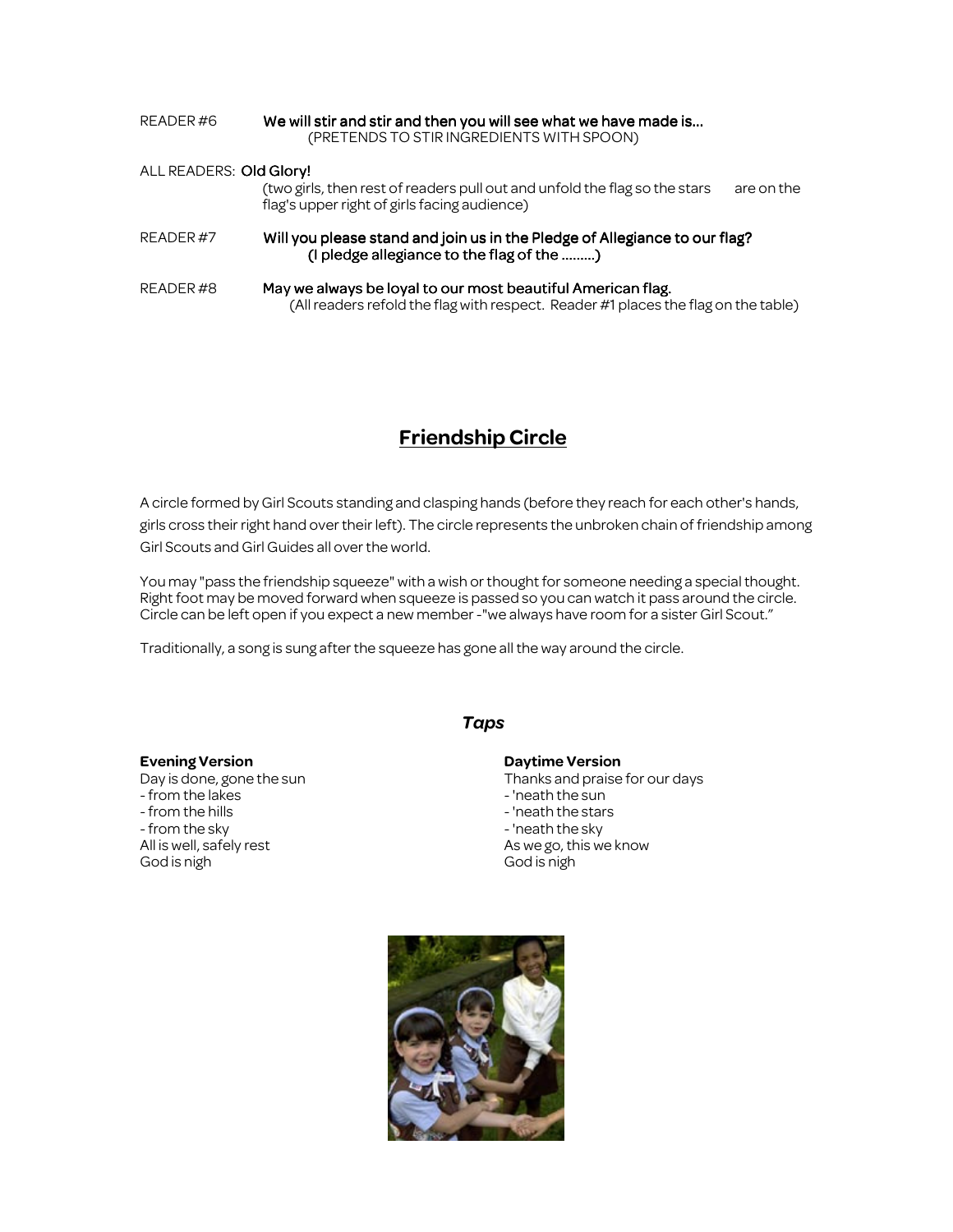# **Investiture and Rededication Ceremonies**

An **investiture ceremony** is held when an individual joins Girl Scouting for the first time. The girl or adult being invested makes the Girl Scout Promise, receives the appropriate membership pin (Daisy Girl Scout Pin, Brownie Girl Scout Pin, Contemporary or Traditional Girl Scout Membership Pin) and is welcomed into Girl Scouting. Sometimes several girls or adults are invested together. Girls are invested after they have learned the meaning of the Promise and Law. Guests may be invited, but a ceremony should not be a "performance." If additional girls join the troop during the year, there should be a simple investiture ceremony for them after they have attended a few meetings. Other members of the troop can help pin and welcome new girls.

A **rededication ceremony** is an opportunity for girls and adults to renew their commitment to the Girl Scout Promise and Law.

The dramatic element in rituals appeals to girls. Younger or inexperienced girls may need guidance in planning, conducting, and participating in an investiture or rededication ceremony. Junior, Cadette, Senior, or Ambassador Girl Scouts should be actively involved in planning their own ceremony. They may want to share personal thoughts about the Promise and Law, include a favorite song or reading, decide on special ways to welcome new members, or add other creative ideas.

The World Association Pin is usually presented at a different ceremony after girls have learned about the international aspect of Girl Scouting/Girl Guiding. However, it may be included in the investiture or rededication ceremony, especially if an individual is joining a troop/group where other girls already have the World Association Pin.

## **Brownie Investiture**

Magic pond - mirror, all sit in a circle. New girls and leaders join together at the pond. The leader reads the Brownie Story (Brownie Leader's Guide pages 79-83.) You may also tell a shortened version. LEADER: *"Who has come to the Brownie Woods?"* NEW GIRLS: *"We have!"* or *"I have!"* LEADER: *"Why have you come?"* NEW GIRLS: *"To be Brownies."* LEADER: *"Who comes first?"* CO-LEADER: (Girl's Name) , *"Twist me and turn me and show me the elf, I looked in the water and saw."* Turn the girl around three times. GIRL: *"MYSELF!"* Repeat until all girls have been "twisted and turned." Leads entire troop in saying the Promise together. LEADER: Pin on Brownie pin upside down and say*: "I am pinning this on upside down. When you have done a good deed, your mother or father will turn it right side up for you."*  LEADER: "Welcome to Brownie Troop #\_ CO-LEADER: *"We're glad to have you, (Girl's Name)*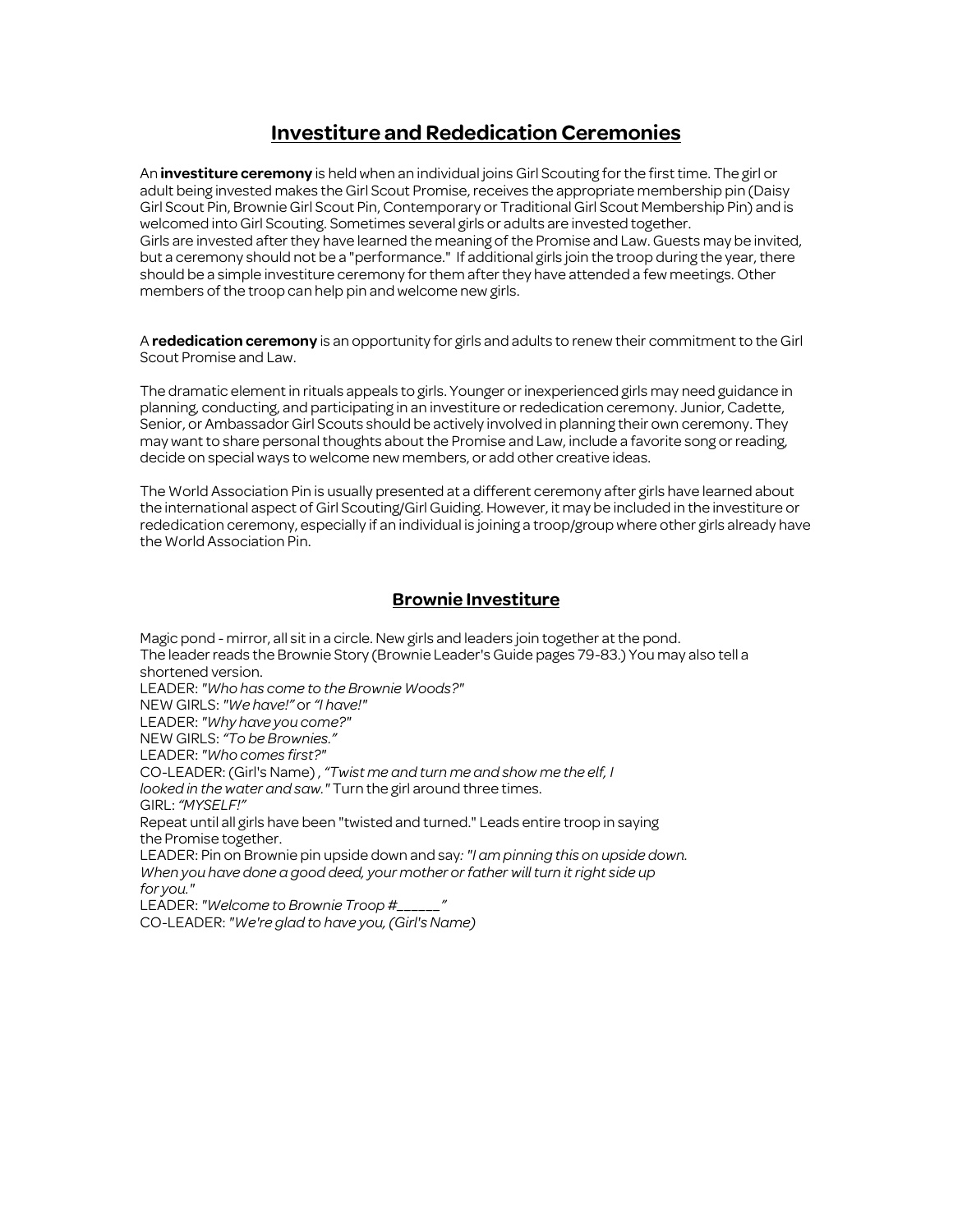## **Sample Investiture #1**

All stand in a circle. New girls come forward to leaders.

LEADER: *"Today you girls have met the requirements of age; have paid your National Registration, and are ready to be invested as members of the largest* 

*organization for girls in the world."* 

CO-LEADER: *"By repeating the Promise and understanding the meaning of it and our ten part Law you become members of the Girl Scouts of the U.S.A., one of the member countries of the World Association of Girl Guides and Girl Scouts."* 

Girls say the Promise together.

CO-LEADER: *"Welcome to Troop #\_\_\_\_\_\_\_!*

## **Sample Investiture #2**

New and returning girls stand in a horseshoe. Table has ten candles set upon it. Ten girls - each lighting one candle and stating one part of the ten parts of the Law. LEADER: *"Today our new girl(s) is/are ready to make her/their Promise for the first time and be invested as member(s) of Troop #\_\_\_\_\_."*  CO-LEADER: *"Are you ready to say your Promise? Can you tell us what it means?" New girl explains the Promise.*  CO-LEADER: *"Can you tell us what the Law means?"* New girls answer. LEADER: *"Will the new girls now make their Promise?"* New girls say Promise. Leader pins trefoil pin on each girl and shakes her hand. LEADER: *"Welcome to Troop #\_\_\_\_\_\_; Welcome to Girl Scouting!"*

## **Sample Rededication**

A table with ten small candles and one large candle. Leaders and girls stand in a horseshoe. LEADER: LIGHTING LARGE CANDLE *A candle's but a simple thing It starts with just a bit of string. Yet dipped and dipped with patient hand, It gathers wax upon the strand Until complete, and gleaming bright, It gives at last a lovely light.*  CO-LEADER*: "This first large candle represents the spirit of Girl Scouting, the Promise."*  1st GIRL: *"Let us now say the Promise."* (She leads them in the Promise.) 2nd GIRL: *"Let us now sing* (have girls pick an appropriate song)." (She leads them in song.) 3rd GlRL: Lights 1st small candle *I WILL DO MY BEST TO BE HONEST*  4th GIRL: Lights 2nd small candle Recites 2nd part of Law. 5-10 GIRL: Continues until all candles are burning and recites the appropriate part of the Law. LEADER: *Life is like that bit of string Each deed we do a simple thing Yet day-by-day, if on Iife's strand We work with patient heart and hand. It gathers joy, makes dark days bright.. And gives at last a lovely light.*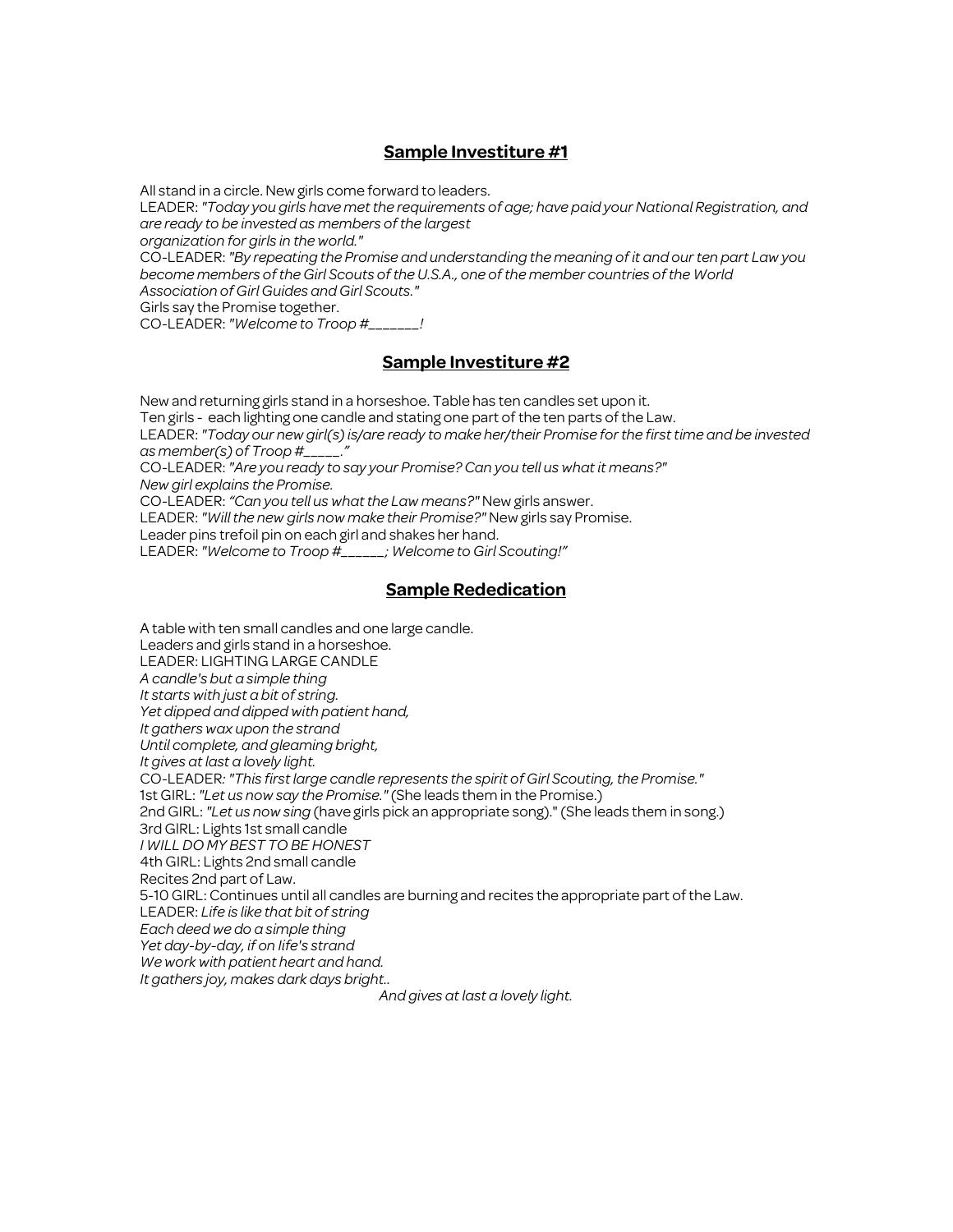## **Candle Light Investiture and Rededication**

Set up: Small table, three large and ten small candles in holders, matches, Girl Scout pin for each girl/adult to be involved (unpinned for convenience in presentation).

The troop stands in a horseshoe formation. If guests are present, the troop can march in and form the horseshoe. Begin the ceremony by talking about the meaning of investiture. Someone lights the three large candles while explaining as follows, the leader, one or three different girls light the three center candles and each person may say (or use your own words):

*"These candles represent the three parts of the Girl Scout Promise." "The first candle I light shall shine as a symbol that Girl Scouts try to serve God and their country." "May the light of the second candle shine as a symbol that Girl Scouts try to help people at all times." "May the light of the third candle shine as a symbol that Girl Scouts are true to their ideals as interpreted by the Girl Scout Law."* 

*"Each of the ten candles in front of you represents a part of the Girl Scout Law."*  Ten girls, chosen previously, come forward. Each takes one of the small candles, lights it from a large candle, and recites the part of the Law assigned to her.

Girls to be invested come forward. They may be accompanied by another Girl Scout. The girls each say the Girl Scout Promise and each receives her pin. The Promise is better said individually by the girl to the leader, but it may be said by the group if a special situation makes it advisable.

The troop leader pins the trefoil pin on each girl, and says something like, *"This pin tells everyone you are a Girl. Scout, I know you will wear it proudly."* The pin may be pinned on a girl upside down. If so, the leader says something like, "I have put your pin on upside down. Do three good turns (something nice) *or deeds this week, one for each part of the trefoil on your pin and our promise, and at our next meeting I will put your pin on upright."* 

The leader and the girl may then give the Girl Scout handshake, shaking hands with the left hand while giving the Girl Scout sign with the right, as the leader says*, "Welcome to the Girl Scout organization and to troop \_\_\_\_\_\_\_" (mention the troop number.)* 

After all the new troop members have been invested the leader says to the whole group, *"Girl Scouts, the three gold leaves the trefoil wears and the three fold message that it bears, gives you, as you start your Girl Scouting, the feeling that you are entering into a comradeship that will bring you joy as you work together, play together, and seek together. Today in every land this trefoil emblem points the way to sisterhood, friendliness, and good citizenship."*

The invested girls then return to their places in the horseshoe. All the girls in the troop say the Promise together. This saying of the Promise by other Girl Scouts and adults rededicates them to Girl Scouting, Close the ceremony with a song such as, *When E'er You Make a Promise.* 

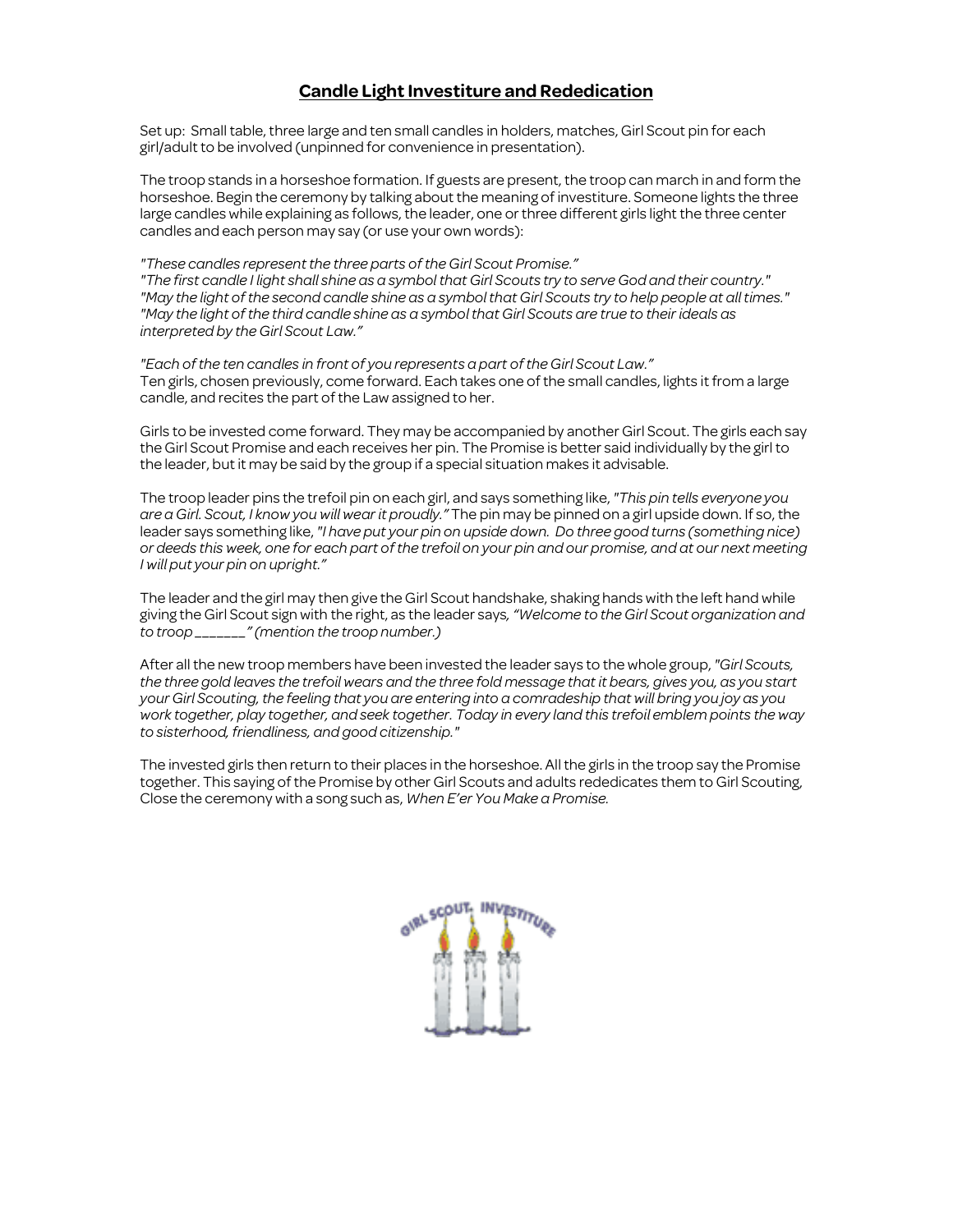# **Girl Scouts' Own**

#### Why have a Girl Scouts' Own?

- To rededicate ourselves to the ideals of Girl Scouting
- To celebrate a holiday
- To quiet down after a campfire

#### How to plan a Girl Scouts' Own:

- The girls decide they want a special service.
- Decide on a theme (nature, in people, in Girl Scouting, stories, poems...)
- There is participation by everyone present; there is no official audience. All present take part. All participation does not have to be rehearsed as long as plans are clear and individuals know their parts.
- Everyone should leave with a feeling of inspiration and dignity.

#### When should it be held?

- Anytime
- Any day
- Before sunrise, during the day, or at sunset

#### Ideas for themes:

- Service to others
- Duty to God
- Accepting responsibility
- Loyalty
- International friendship
- Friendliness
- Cheerfulness
- Fire
- **Beauty**
- **Water**
- History of Girl Scouting
- Nature
- Any part of the Girl Scout Promise and/or Law

# **Troop Ceremonies**

## **Court of Awards**

The purpose of a Court of Awards Ceremony is to present the girls with the insignia they have earned in a meaningful way. The ceremony may take place indoors or outside. It is always a good idea to include reminders of the badges the girls have earned. These ceremonies are more meaningful when they have a theme and the insignia is presented in a unique way. For instance, the ceremony may have a theme, such as "Girl Scouts Open Doors" and all the earned awards are attached to a wooden or paper door hanger. Or, all the awards are attached to ribbon or crepe paper, then to a larger object such as a cut out trefoil or something that is a reminder of this particular time in the troop's life (such as a bag of ashes from your last campfire).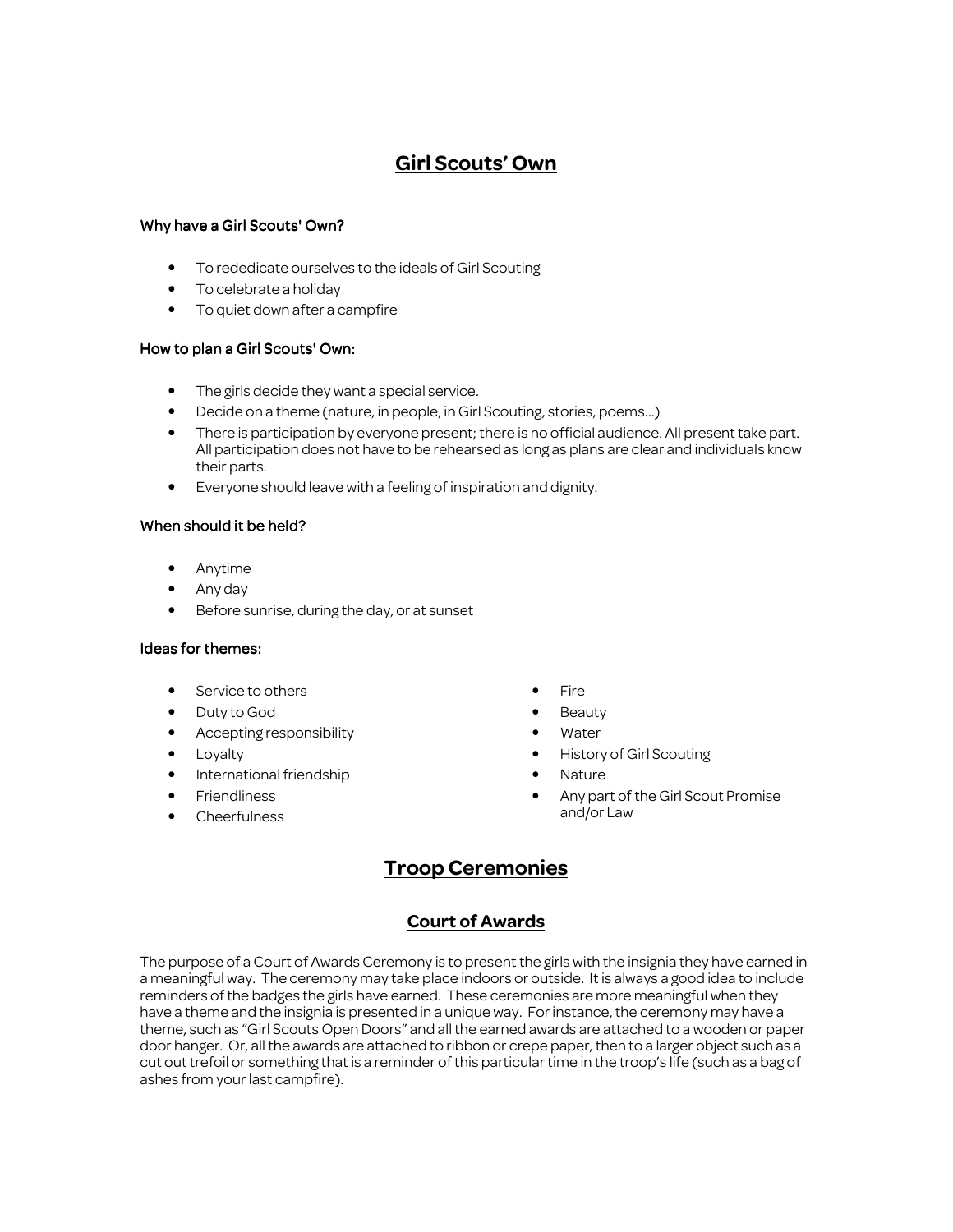## **Troop Crest Ceremony**

*We gather today as Girl Scouts, sisters to all Girl Scouts around the world. Our troop is only one of many around the world, but we share the same goals, as stated in the Girl Scout Promise.* 

(Recite the Girl Scout Promise here)

*Like many troops before us, we are as unique as each of our girls are individuals. Each girl is important to the troop and is a vital part of our troop spirit. This spirit is what ties us together - to each other and to Girl Scouts around the world. We share the same values, as spoken in the Girl Scout Law.* 

(Recite the Girl Scout Law here)

*We, Troop #\_\_\_\_\_\_, have chosen the \_\_\_\_\_\_\_\_\_\_\_\_* (insert Troop Crest selected).

*We have chosen this because*: (insert your own wording focused around the meaning of that particular crest and the "spirit" of your girls/troop.)

*I now will present each girl with a troop crest to be proudly worn on her uniform. This will remind her of our troop spirit.* 

## **Bridging and Flying Up**

A bridging ceremony is for Girl Scout Brownies who are bridging to Girl Scout Juniors. Flying Up is a special ceremony reserved for Brownies, which recalls the days when their leader the "Wise Owl" announced that they were ready to fly up to Girl Scout Juniors. (Daisies bridge to Brownies, Juniors to Cadettes, Cadettes to Seniors, Seniors to Ambassadors, Ambassadors to Adults.)

## **Sample Fly-Up Ceremony**

The bridge may be made of wood, it may be a cardboard arch, or it may be made of paper strips. Have two circles of girls and adults, one for Brownies and one for Juniors with a bridge in between.

LEADER: Mentions girl who is flying up by name and tells something about her.

CO-LEADER: *"Now it's time to say goodbye, Break the ring and out you fly." The Brownie Ring breaks long enough for Leader and Fly-up Brownie to leave ring.* 

LEADER: Leader takes girl to Bridge and Says: *"Brownie, you are just about to become a Junior Girl Scout. In the troop you soon will find Junior Scouts are true and kind. So now I give you Brownie Wings that you may fly to bigger things.* 

The leader presents girl with Brownie Wings and shakes her hand. The girl crosses bridge and is met by a Junior Girl Scout on the other side.

Brownie Fly-Up says Promise to Junior Leader. Junior Leader puts trefoil pin on girl, shakes hands, and welcomes her to her troop.

Repeat this for each Brownie flying-up to Juniors.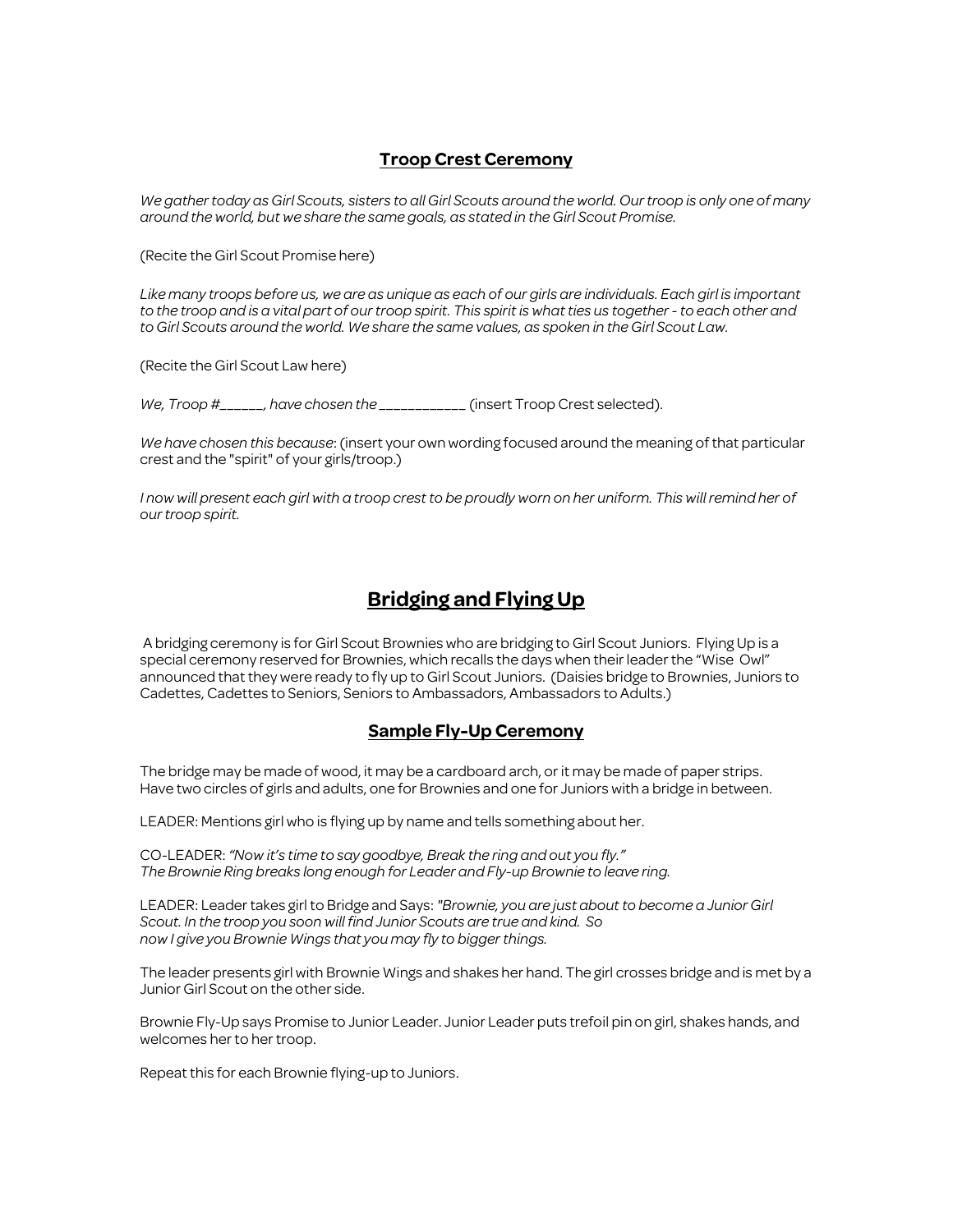

## **Weave Circle**

Special circle t welcome a new member – all are "woven" in Unity and Love so we end up "inside" the circle.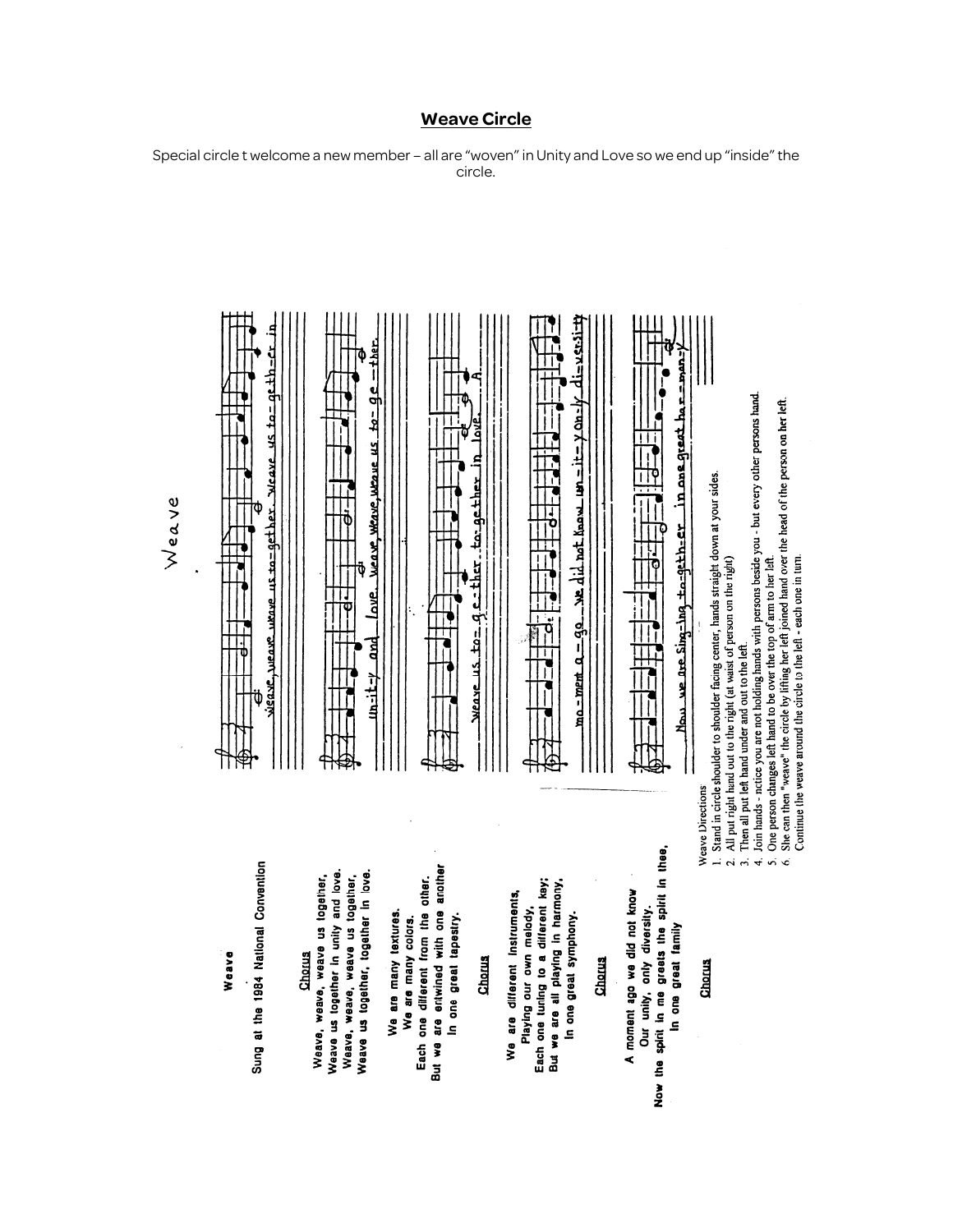# **Thinking Day – February 22**

We remember the 145 countries who are members. You may include a donation to the Juliette Low World Friendship Fund which was begun to honor our founder who was first a Girl Guide leader in England before returning to her birthplace in Savannah, Georgia to begin Girls Scouts of the USA. Sometimes service unit events share this special day by learning about girls in other member countries and their foods, crafts, and games and what the age groups are called in that country.

In England, 1908, Lord Robert Baden-Powell started the Boy Scouts. Based on the program he started for the boys, his sister Agnes Baden-Powell organized the Girl Guides in 1910. Juliette Gordon Low also knew the Baden-Powells and was helpful in starting Girl Guide troops in Scotland and in London, England. Two years later, in 1912, Lord Baden-Powell married Olave Baden-Powell, who helped Agnes with the Girl Guides.

It was at this time, in 1912, that Juliette Gordon Low returned to the United States and started the Girl Scouts in the United States.

The concept of these two scout organizations became very popular throughout the world. In 1920, an international meeting was held and 19 countries were represented. The idea of Girl Scouts and Girl Guides spread to many countries and by 1928, the World Association of Girl Guides and Girl Scouts (WAGGGS) was formed by 26 countries.

WAGGGS decided to honor Lord and Lady Baden-Powell by making their birthday, both on February 22nd, a special day for Girl Scouts and Girl Guides. On this day every year, all Girl Scouts and Girl Guides all over the world have a special meeting to think about the worldwide community of Scouting and what it means. They also decided to honor Juliette Gordon Low by starting the JGL World Friendship Fund. This is a memorial fund to help make friendships among girls of all the countries easier. One way this is done is by having exchange visits between Girl Scouts and Girl Guides.

Another fund was started, called the Thinking Day Fund. The money from this fund is used to help start Girl Scouts and Girl Guides all over the world. The Girl Scouts of the USA contribute to this fund through the Juliette Gordon Low World Friendship Fund.

WAGGGS has four special meeting places that all Girl Scouts may visit. The first one is in Switzerland and is called "Our Chalet". The second one is in Mexico and is called "Our Cabaña". The third one is in London, England and is called "Olave House" or "Pax Lodge". The last one is in India and is called "Sangam", which is an Indian word meaning "a place of coming together". If you ever visit these centers, you can get a special pin to wear.

As of 2009, there are 145 countries that belong to WAGGGS. In all these countries, the Girl Scouts and Girl Guides have many things in common. We have the same Promise and Law, with only slight wording variations. We have the same scouting program and symbols of the trefoil, salute, WAGGGS pin and motto. We all share Thinking Day and the four World Centers.

As soon as a girl becomes a member of Girl Scouts/Girl Guides, she is also a member of the World Association. While it is possible to present the girl with both her Girl Scout and World Association pin immediately, it is better to do so after a period of time in which the girl has been made aware what these pins stand for. Presenting the Girl Scout pin is usually done during an Investiture Ceremony; presenting the World Association pin is usually done during a Thinking Day Ceremony.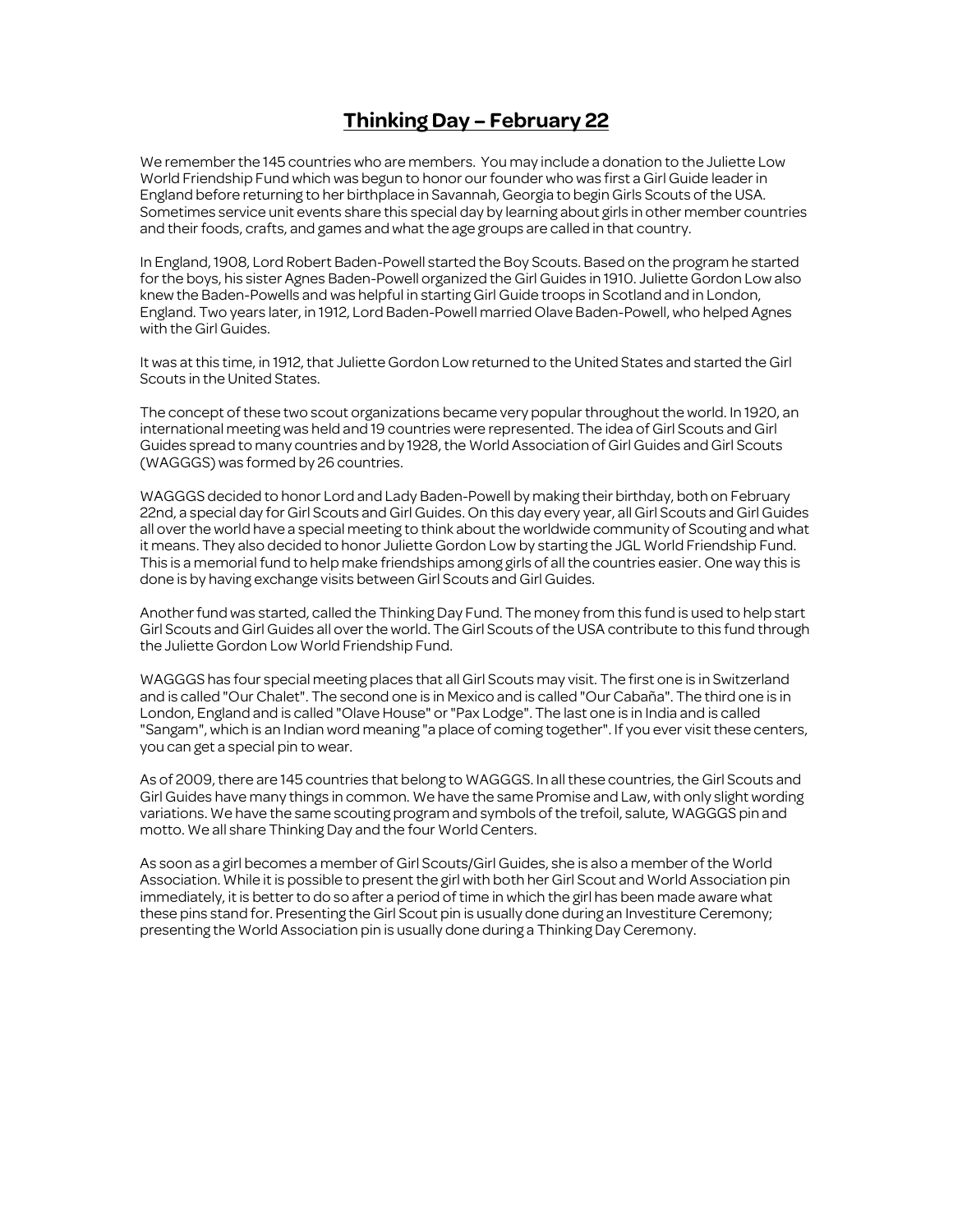

# **World Thinking Day Ceremony**

An optional prop needed for this ceremony is either a large picture of the World Association logo or a felt/flannel board in which the separate pieces of the pin can be placed by the scouts, as the ceremony progresses.

The group stands in a horseshoe formation.

Leader: (if not part of a Thinking Day ceremony, give a brief, concise explanation of the World Association)

*This horseshoe in which we stand symbolizes the open friendship circle. In the open end stand our sister*  Girl Guides and Girl Scouts from around the world. We cannot see them, but they are here in spirit with *thoughts of friendship for all of us. The pin you are about to receive is a symbol of this world wide bond. Its purpose is to encourage friendship between girls of all nations. As you receive your pin, remember that millions of girls all over the world will be receiving and wearing it also.* 

Scout 1: *The World Association pin has a blue background. The blue stands for the sky which is over us all.* 

Scout 2: *The gold trefoil stands for the sun which shines on us all. Its shape represents the three parts of the Promise.* 

Scout 3: *The stars in the trefoil remind us of our Promise and Law.* 

Scout 4: *The vein is the compass needle that guides us.* 

Scout 5: *The wavy base of the trefoil is shaped like a flame, the flame of love of humankind in the true spirit of international friendship.* 

Suggested song: *Rise Up, O Flame* (Sing Together Songbook )

Leader(presents pin) *We wear the World Association Pin above the Girl Scout membership pin because we are a member of the World Association of Girl Guides and Girl Scouts first, then members of the Girl Scouts of the United States of America.*  Suggested song: *Girl Scouts Together* (Pocket Songbook)